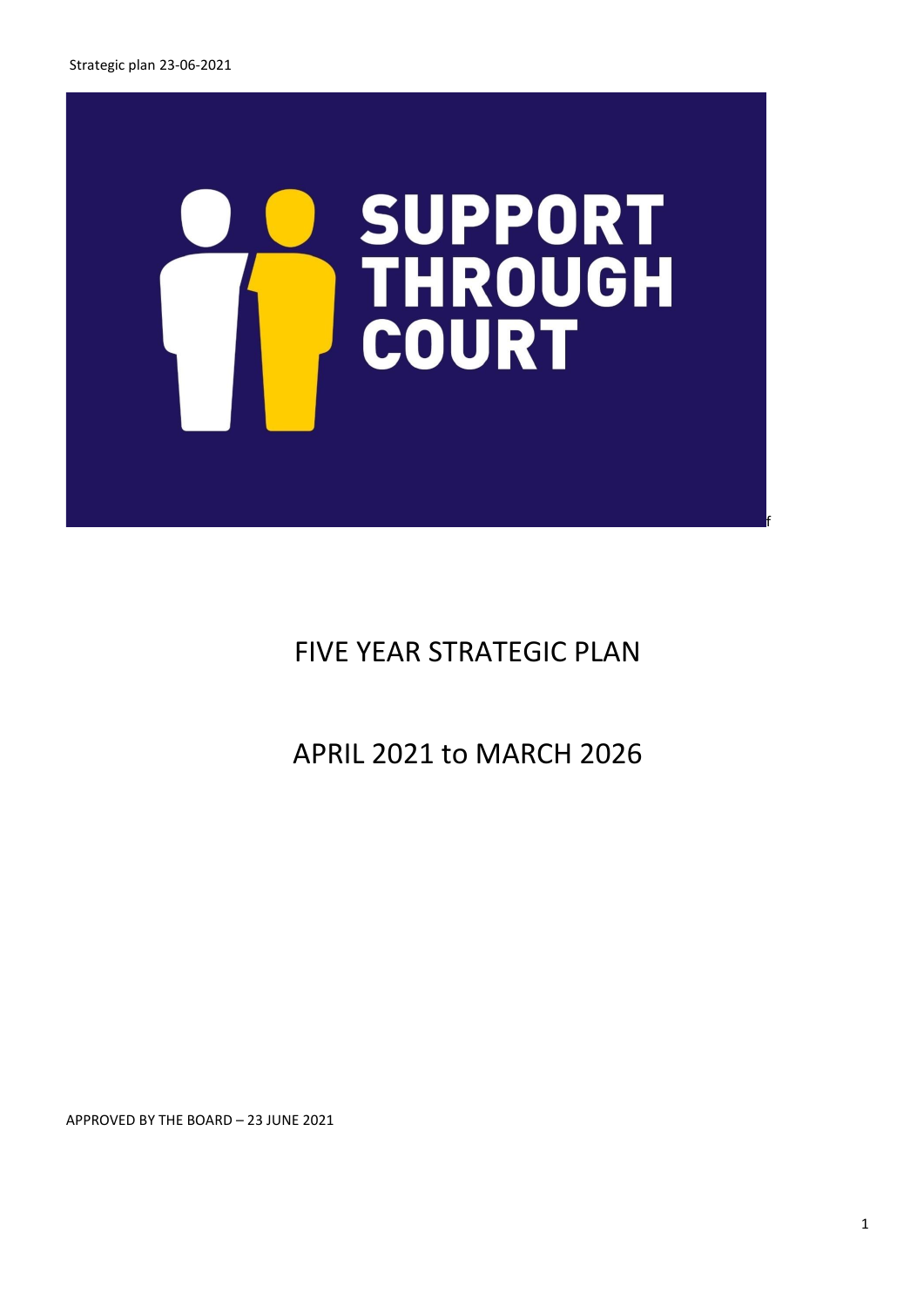# <span id="page-1-0"></span>Table of Contents

| 1.  |  |
|-----|--|
| 2.  |  |
| 3.  |  |
| 3.1 |  |
| 3.2 |  |
| 4.  |  |
| 5.  |  |
| 5.1 |  |
|     |  |
|     |  |
|     |  |
|     |  |
|     |  |
|     |  |
|     |  |
|     |  |
|     |  |
|     |  |
|     |  |
|     |  |
|     |  |
|     |  |
|     |  |
|     |  |
|     |  |
|     |  |
|     |  |
|     |  |
|     |  |
|     |  |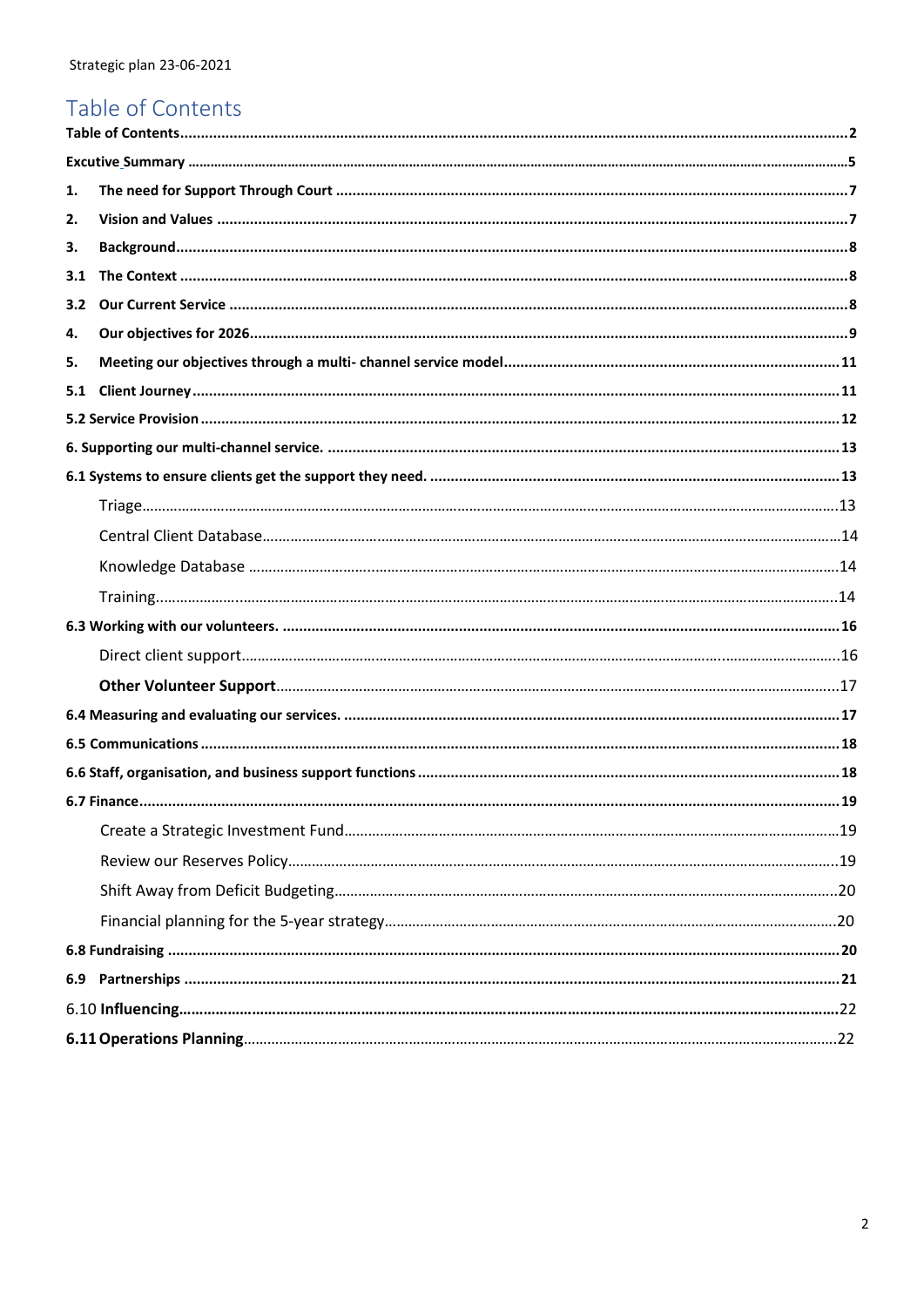# Support Through Court Strategic Plan 2021 to 2026

# Executive Summary

# <span id="page-2-0"></span>The need for Support Through Court

Cuts to legal aid, increased court fees and closure of advice services have created advice deserts and stripped away a vital element of support for a fair and just legal system. Increasing numbers of people seeking justice through the civil courts, family courts and tribunals are facing the court system as litigants in person without advice and support. Support Through Court offers practical and emotional support to help people navigate their way through the civil legal system.

**Our Vision:** Every litigant in person receives the support they need so that no one has to face court alone.

**Our Aim:** To provide practical and emotional support to litigants in person so that they can navigate the civil and family courts, and tribunals, of England and Wales.

**Our Values:** Client focused; Valuing volunteers; Trusted; Committed; Respectful; Inclusive**;** promoting equality and diversity.

### The Context

The implementation of the Legal Aid, Sentencing and Punishment of Offenders Act in 2013, combined with a wide range of cost saving measures in the civil justice system, including the closure of many local courts, has had a dramatic effect on the number of people accessing civil courts, family courts and tribunals as litigants in person. We estimate that in 2019 more than 550,000 people were unrepresented in these courts.

The impact of the Covid 19 pandemic on the courts system has been dramatic over the past year, including court closures and restrictions on access. This has resulted in a rapid move towards online access and remote hearings. As we emerge gradually from the restrictions imposed by the pandemic, there will be no return to pre-Covid patterns of court services.

### Our current service

In 2019/20 STC provided support to litigants in person in 24 out of approximately 344 civil and family courts in England and Wales. In March 2020 we were on track to reach our target of 80,000 contacts with clients using the civil courts, family courts and tribunals. We were aware that we were approaching our capacity in terms of the number of people we were able to help within the existing model of face-to-face provision in courts. We therefore launched our National Helpline on 9<sup>th</sup> March 2020.

We recognise that the court system will not return to business as usual because of continuing restrictions and the rapid movement towards remote working. We also recognise that our current service is unable to provide support for people accessing the court system in courts where we do not currently provide a service.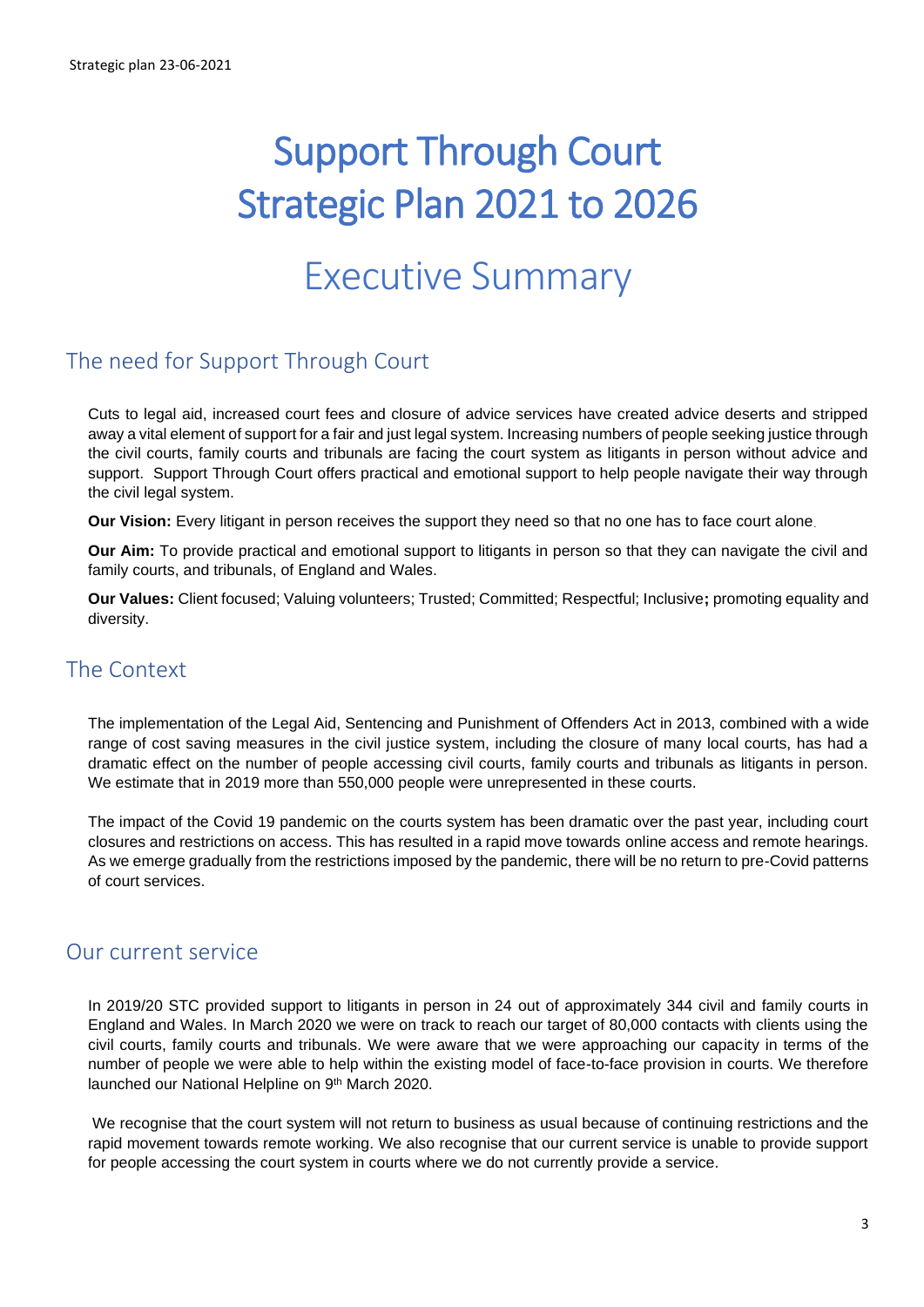# Our objectives for 2026

- **1 We will double the number of client contacts from 80,000 in 2019/20 to 160,000 in 2025/26.**
- **2 We will extend the geographic coverage of our service to provide a service to people using the civil and family courts throughout England and Wales.**
- **3 We will offer a range of ways to access our support through a multi-channel service, offering clients choice and tailoring our support to our clients' needs as far as we are able.**
- **4 We will grow our income to achieve long term sustainability of our financial resources.**
- **5 We will make more efficient use of our resources including in particular our volunteers, providing value for money, resulting in efficiency savings and enabling investment in service improvements.**
- **6 We will use our knowledge of the court system and the issues faced by LIPs to seek changes to make it easier for LIPs to navigate the court systems offering a better opportunity to access justice.**

# Meeting our objectives through a multi-channel service model

We believe that a multi-channel service will provide the best way of meeting the needs of as many people as possible. Over the first three years of the strategy, we will aim to build a multi-channel service starting from our existing predominantly court-based system.

We will provide:

- ⚫ Court based local services for walk-in clients, phone, and email in our existing units.
- ⚫ National Helpline providing immediate telephone support and onward referral where required.
- Web based support through email, web chat and video contact.
- ⚫ Support for clients in remote court hearings.

By the end of Year 5 we will have an integrated service seamlessly supporting clients through local court-based services and remote services, covering England and Wales.

We will make particular efforts to address the needs of vulnerable and/or digitally excluded LIPs who may find it difficult to access and use remote services.



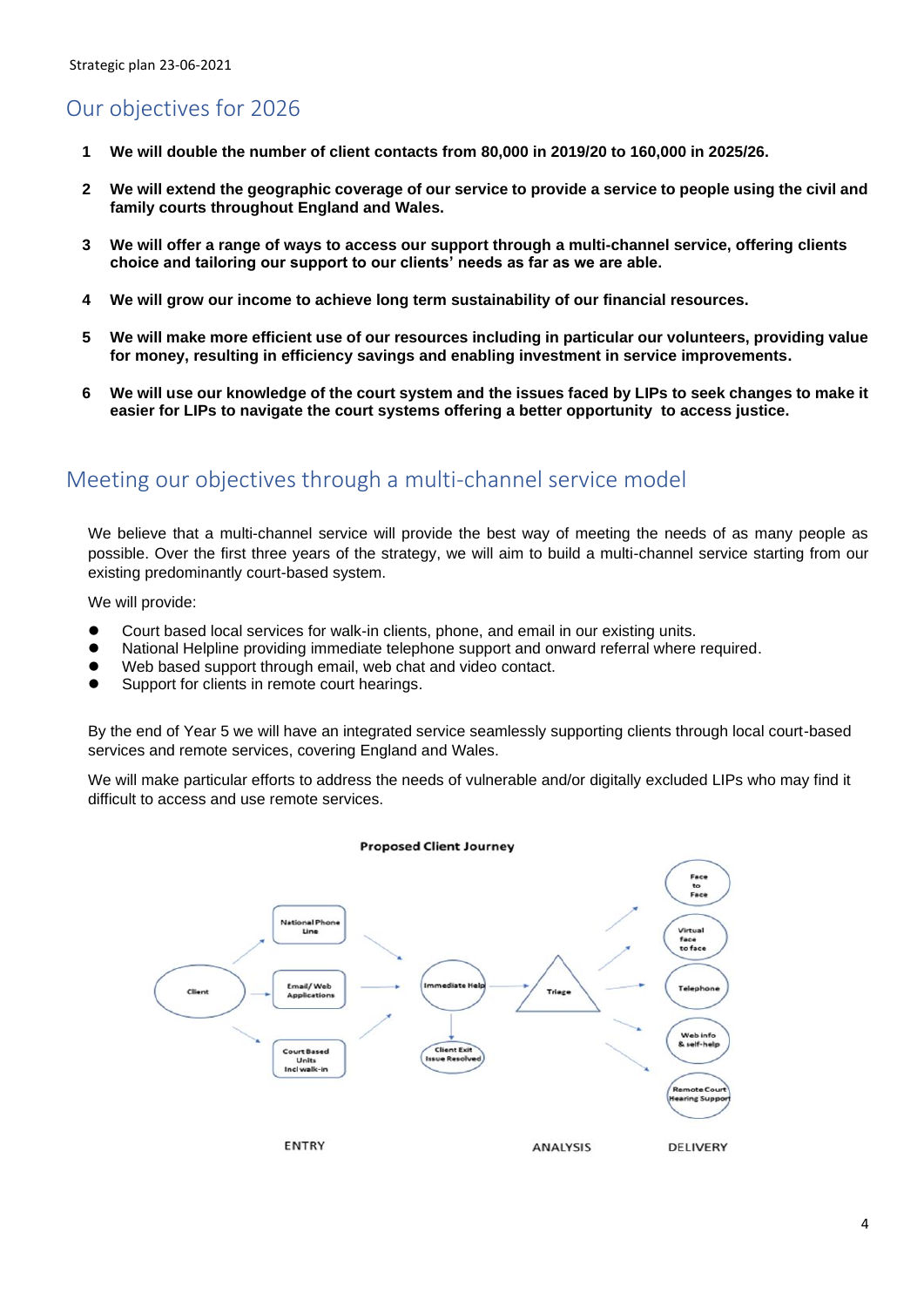### Supporting our multi-channel service

#### Systems to ensure clients get the support they need.

We will develop systems to support our service provision including:

- Triage
- Central Client database
- Knowledge database
- Training, supervision and support

#### Information technology and telephony

We will develop enhanced IT and telephony systems to support service delivery, paying particular attention to the needs of digitally excluded people.

#### Working with our volunteers

Development of our multi-channel service model will require change in the ways we recruit, train, and support our volunteers providing direct client support to LIPs. We will also extend the scope of volunteer activity, utilise the knowledge, skills and expertise of our volunteers in other capacities.

#### Measuring and evaluating our services

We will collect data necessary to measure our effectiveness and provide evidence to support changes in policy and practice.

#### Communications

Communication is a pivotal pillar of the strategy. We will appoint a Communications Manager in year one of the strategy.

#### Staff, organisation, and business support functions

In order to maintain the current service footprint and implement growth over the three-year period the infrastructure of the charity will be strengthened. Alongside the increased service team, systems, and telephony innovations the business support teams will be increased to meet increased demands.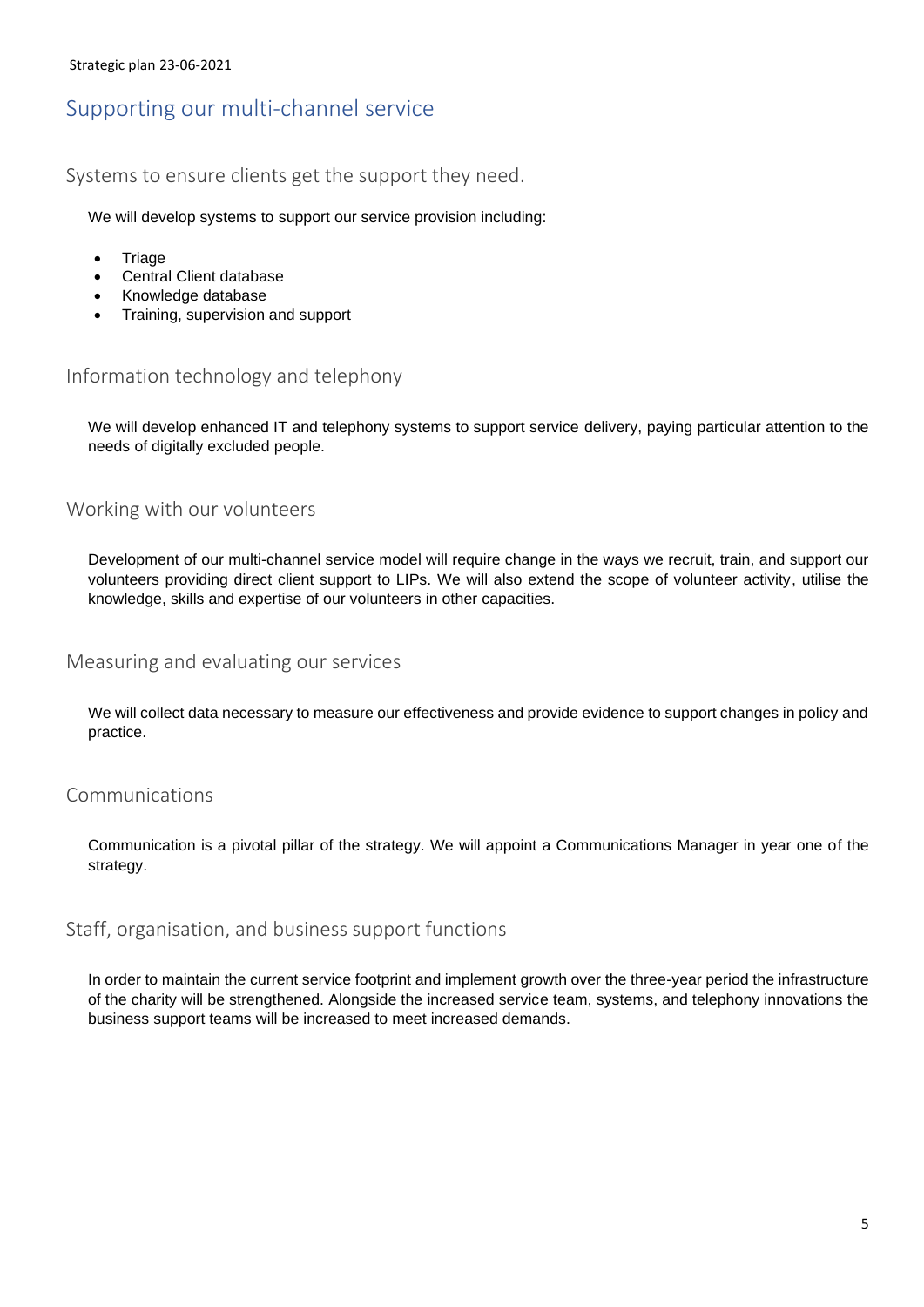#### Finance

Introducing the multi-channel model will require substantial financial investment for a number of years in technology and additional human resources including training. To support these developments, we will create a Strategic Investment Fund from current reserves, review our Reserves Policy to ensure we are properly managing risks and set balanced budgets aiming for an annual surplus over time to finance continued development. Income, expenditure, and reserves forecasting for the period of the strategy have been completed as noted below.



#### Fundraising

We will need to increase our income to support additional staff and invest in our systems. We will invest in skills building and staff retention. We will create three new fundraising positions to increase our fundraising capacity. We will build a culture of philanthropy across the organisation.

#### Partnerships

As a member of the Litigants in Person Support Strategy we will continue to work within the partnership to provide cross party referrals and support. Across the charity we work with a wide range of stakeholders both nationally and locally. We will continue to maintain and grow these relationships throughout the five-year strategy. Our partnerships will aim to complement our own support to clients, improve access to justice and influence policy and practice in the court system.

#### Influencing

As a front-line charity, we work to support our clients through influencing change nationally and locally, based on direct evidence from our service delivery. We will establish a volunteer led policy and practice support group to identify issues and solutions and work with partners to bring about change. Initially we will continue to work to influence change from within as we have done to date. We will also consider whether and how we might need to move towards more active lobbying and campaigning.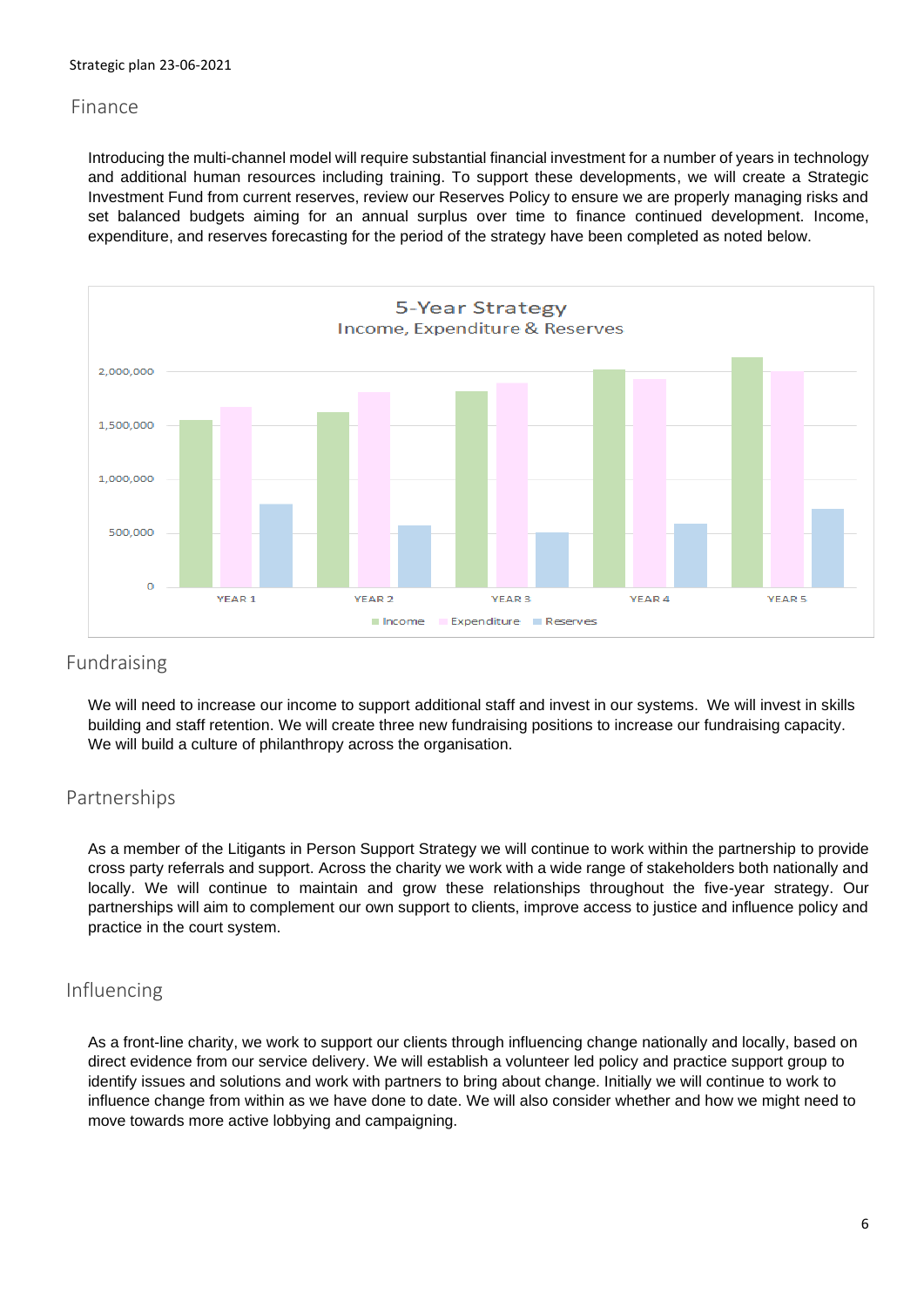# Support Through Court Strategic Plan 2021 to 2026

# 1. The need for Support Through Court

<span id="page-6-0"></span>Traditionally, members of the public have exercised their rights and pursued justice through the services of a lawyer. However, cuts to legal aid, increased court fees and closure of advice services have created advice deserts and stripped away a vital element of support for a fair and just legal system. Increasing numbers of people seeking justice through the civil courts, family courts and tribunals are facing the court system as litigants in person without advice and support. They are trying to navigate a complex legal system and representing themselves in cases of enormous importance such as loss of contact with children, unfair dismissal, eviction from their homes or even deportation. Their troubles are often compounded by additional disadvantages such as unemployment, mental or physical disability and language barriers. Support Through Court offers practical and emotional support to help people navigate their way through the civil legal system.

# 2. Vision and Values

#### <span id="page-6-1"></span>2.1 **Our Vision**

Every litigant in person receives the support they need so that no one has to face court alone.

#### 2.2 **Our Aim**

To provide practical and emotional support to litigants in person so that they can navigate the civil and family courts, and tribunals, of England and Wales.

#### 2.3 **Our Values**

**Client-focused:** We take the time to understand the needs of our clients and to provide nonjudgemental support.

**Valuing volunteers:** Volunteers are at the heart of our organisation, and we are committed to supporting and enabling them to contribute to achieving our aims.

**Trusted:** We live up to the confidence placed in us by our clients and anyone who comes into contact with us.

**Committed:** What we do matters, and our skilled staff and volunteers are all committed to delivering a high-quality service.

**Respectful:** We all look after one another and take time to talk openly and honestly with everyone we work with.

**Inclusive:** We respect difference, treat our clients and each other with courtesy and attention, encourage ideas and look for opportunities to listen and learn.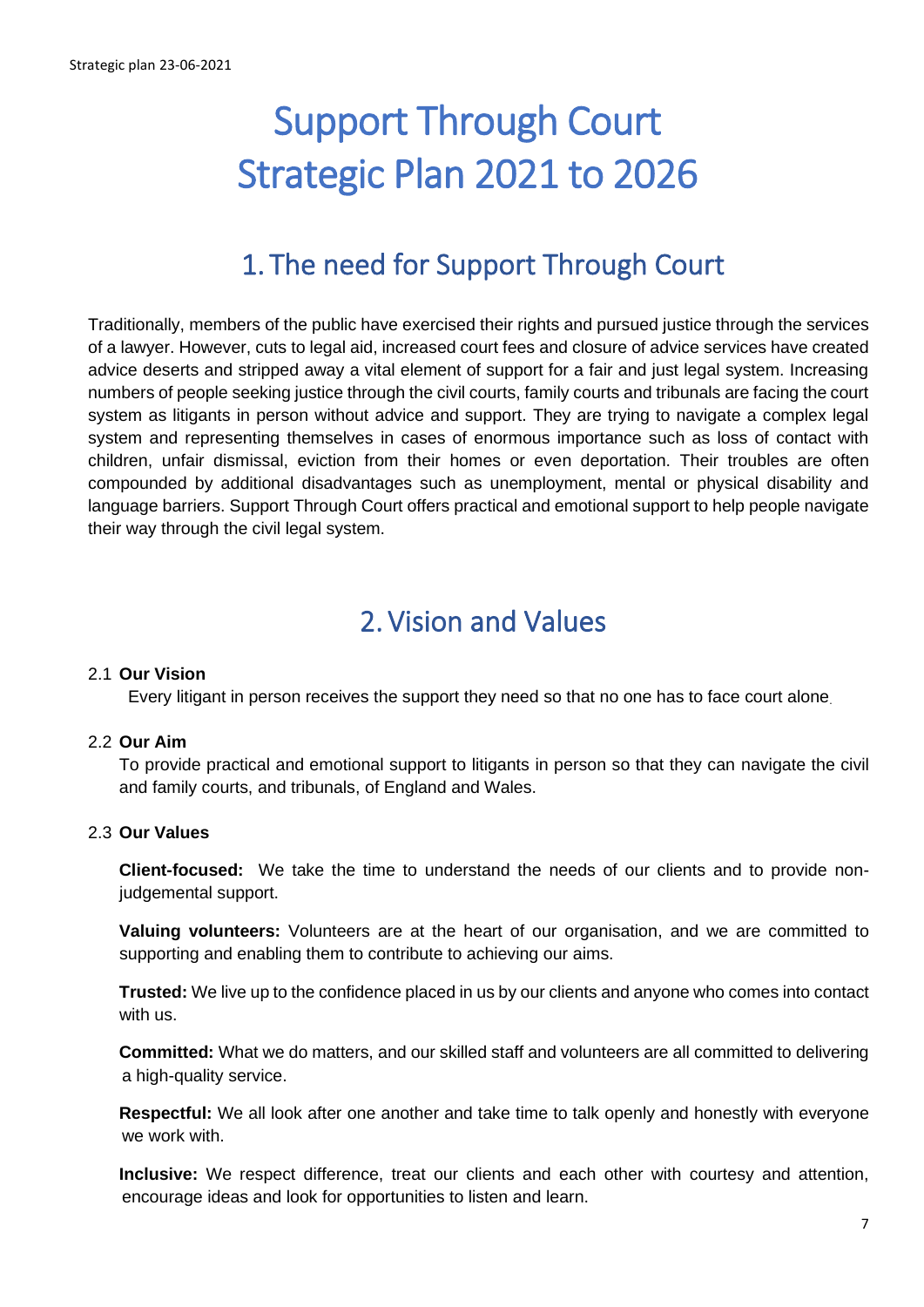**Promoting equality and diversity:** Equality and diversity are fundamental to our core beliefs and values. We welcome people from all ethnicities, genders, sexual orientations, socio-economic classes, religions, disabilities, and ages in everything we do.

# 3. Background

### <span id="page-7-1"></span><span id="page-7-0"></span>3.1The Context

The implementation of the Legal Aid, Sentencing and Punishment of Offenders Act in 2013, combined with a wide range of cost saving measures in the civil justice system, including the closure of many local courts, has had a dramatic effect on the number of people accessing civil courts, family courts and tribunals as litigants in person. We estimate that in 2019 more than 550,000 people were unrepresented in these courts.

At the same time there were moves to make court forms available online and to pilot remote court hearings where cases could be heard without attendance at court. While these reforms aim to make justice more accessible, they risk excluding many people who lack access to or confidence in the necessary digital technologies.

The impact of the Covid 19 pandemic on the courts system has been dramatic over the past year. Civil courts were initially closed during the first lockdown. Although they have reopened, they have been subject to the same restrictions as other services and have been able to deal with far fewer people attending in person. This has resulted in a rapid move towards online access and remote hearings. As we emerge gradually from the restrictions imposed by the pandemic, there will be no return to pre-Covid patterns of court services. The pandemic has hastened reforms that were already in process. Some services will continue to operate face to face but many litigants in person will find themselves having to access the courts online, digitally and through remote hearings.

# <span id="page-7-2"></span>3.2 Our Current Service

In 2019/20 STC provided support to litigants in person in 24 out of approximately 344 civil and family courts in England and Wales. At the start of the first Covid 19 lockdown in March 2020 we were on track to reach our target of 80,000 contacts with clients using the civil courts, family courts and tribunals. This was an increase of 15,000 compared with 2017/18. Financial constraints in 2019 forced us to reduce our service team and withdraw services from 3 courts. Most of our court-based service is provided by over 800 volunteers working in the courts. We were aware that we were approaching our capacity in terms of the number of people we were able to help within the existing model of face-to-face provision in courts. We therefore launched our National Helpline on 9th March 2020.

The Covid 19 pandemic had a profound effect on the court system, our clients, and the support that we were able to offer. We were able to use our National Helpline to support as many people as possible with experienced volunteers helping people remotely, building rapidly to more than 1200 contacts per month. As restrictions eased, we were able to begin returning to courts in the summer and autumn but under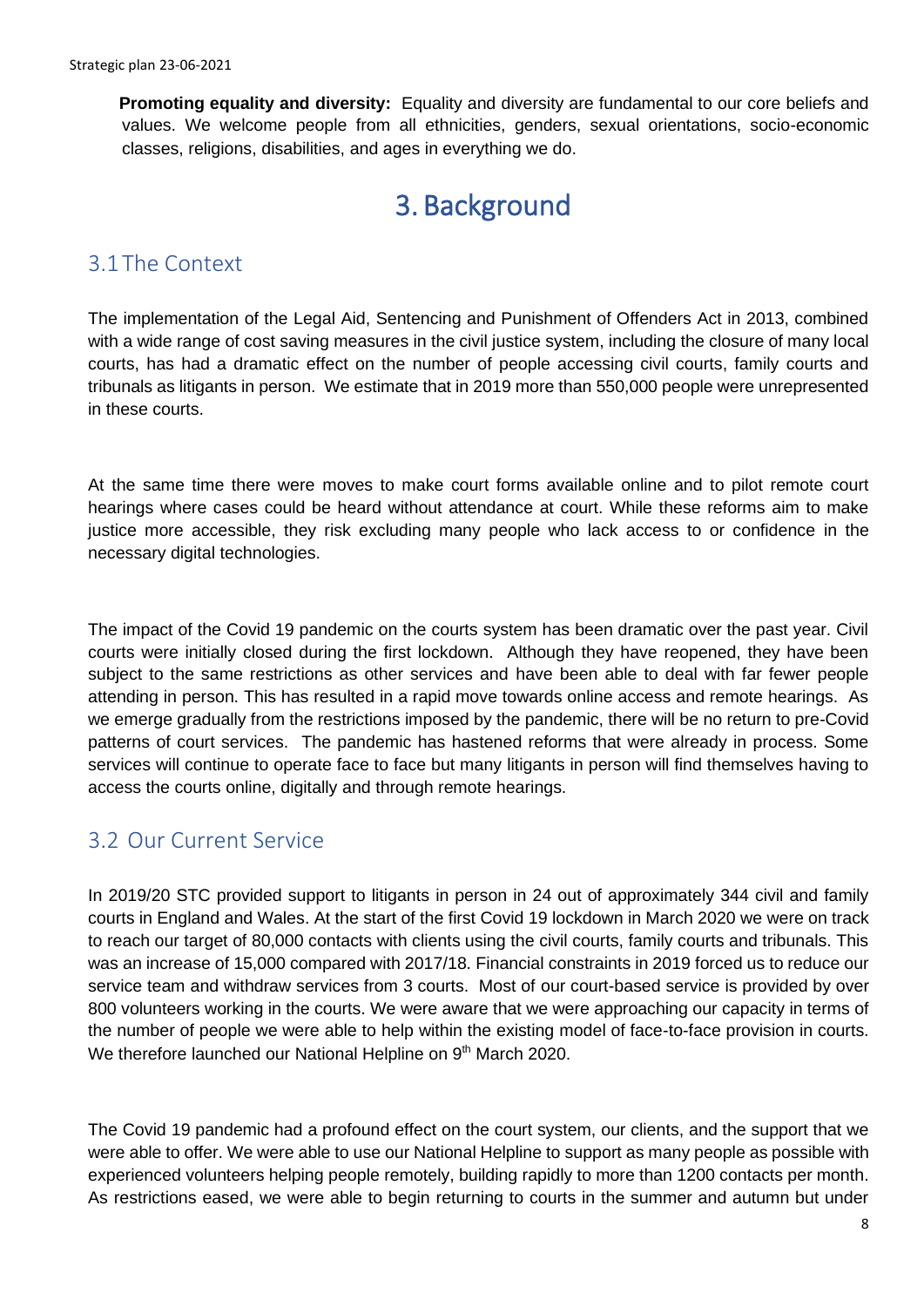restrictions that severely limited our capacity to help and support people. The pandemic has also affected the capacity of our volunteers to continue providing support although many have been able to continue providing support by phone and online.

In developing our strategic objectives for the period 2021 to 2026 we have tried to look beyond the immediate restrictions imposed by the pandemic. We recognise that the court system will not return to business as usual because of continuing restrictions but also because of the rapid movement towards remote working. We also recognise that our current service is unable to provide support for people accessing the court system in courts where we do not currently provide a service.

Looking to the future of the service we recognise that the first year of this strategy will be one of Covid recovery, rebuilding contact numbers in court-based units and further development of the National Helpline.

# 4.Our objectives for 2026

<span id="page-8-0"></span>Our vision remains that every litigant in person receives the support they need so that no one has to face court alone. Our objectives for 2026 will bring us closer to achieving that vision.

#### **Objective 1: We will double the number of client contacts from 80,000 in 2019/20 to 160,000 in 2025/26.**

We know that there are many thousands of litigants in person accessing the court system without support. We are committed to increasing the number of people we are able to help.

#### **Objective 2: We will extend the geographic coverage of our service to provide a service to people using the civil and family courts throughout England and Wales.**

Through our court-based units, National Helpline, email, and internet we will ensure that help and support is available to LIPs regardless of where in the country they are.

#### **Objective 3: We will offer a range of ways to access our support through a multi-channel service, offering clients choice and tailoring our support to our clients' needs as best we can.**

We will continue to provide a face-to-face service in courts wherever we can. We will offer different ways of accessing support via phone, email, web chat, and virtual face to face contact. We will aim to provide immediate support on first contact. Where further support is needed, we will aim to ensure that clients get the support best suited to their needs and preferences. We will work to ensure that the most vulnerable and/or digitally excluded LIPs are able to access our support.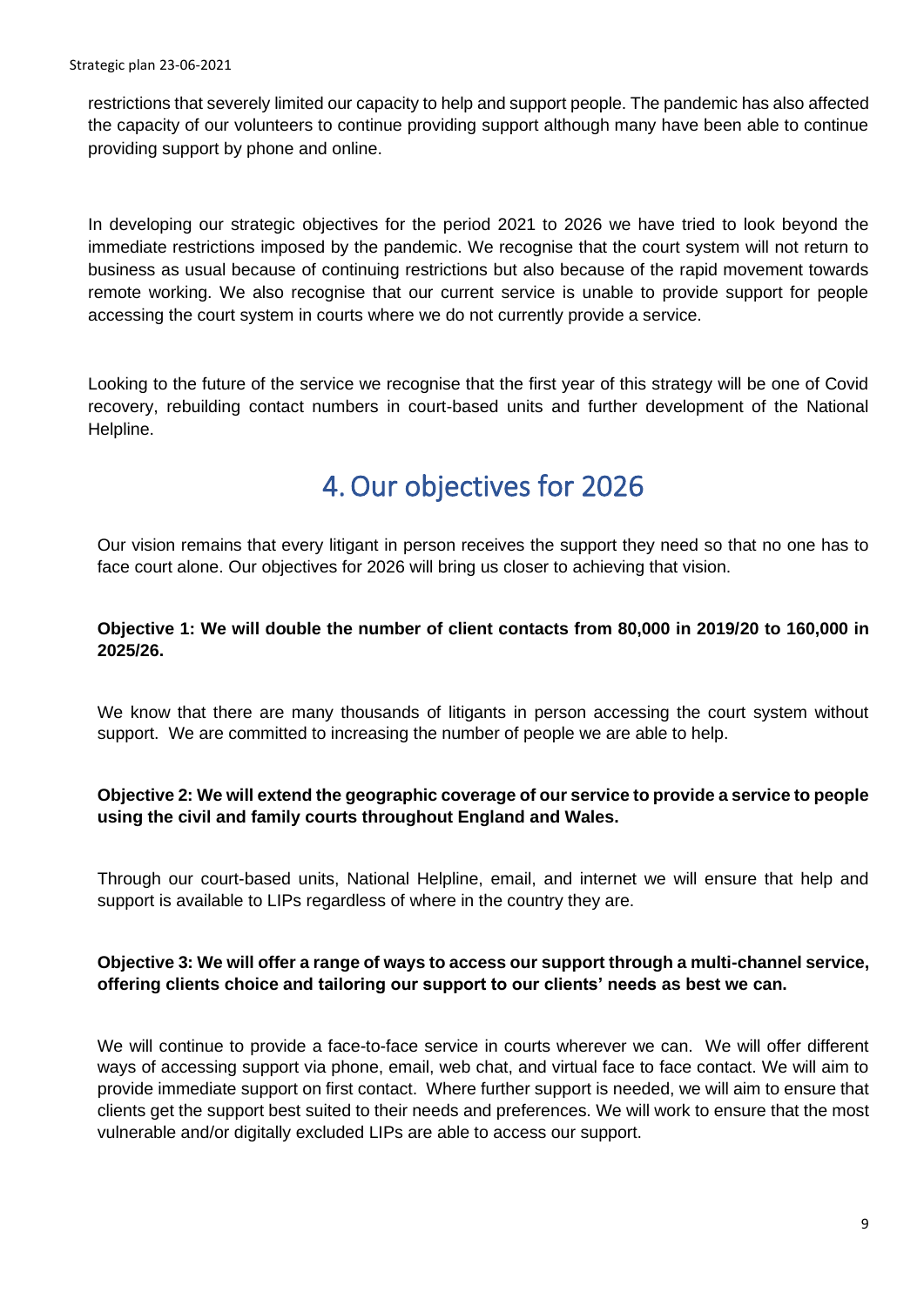**Objective 4: We will grow our income to achieve long term sustainability of our financial resources We will make more efficient use of our resources, including in particular our volunteers, resulting in a lowering of the average cost per client helped whilst improving our services.** 

We will plan for an annual budget surplus to support further service development.

We will invest in fundraising, marketing, and external communications to grow our capacity to help clients.

We will further diversify our funding, reducing our reliance on Ministry of Justice funding to below 30% of our total income**.**

#### **Objective 5**: **We will ensure that we make the most cost-effective use of all the organisations resources, including finances, systems, staff, and volunteers.**

We will ensure that we make the most cost-effective use of our financial resources. We will explore ways of making best use of the knowledge, skills, and expertise of our volunteers in a variety of roles within the organisation.

We will invest in providing a quality service, monitoring the annual cost per contact, and leading to an ultimate cost per contact that demonstrates the efficiency and effectiveness of the organisation.

#### **Objective 6: We will use our knowledge of the court system and the issues faced by LIPs to seek changes to make it easier for LIPs to navigate the court systems offering a better opportunity to access justice.**

Working with partners, we will identify common problems and solutions. We will use our influence to seek improvements in court processes that will help all LIPs to better access justice.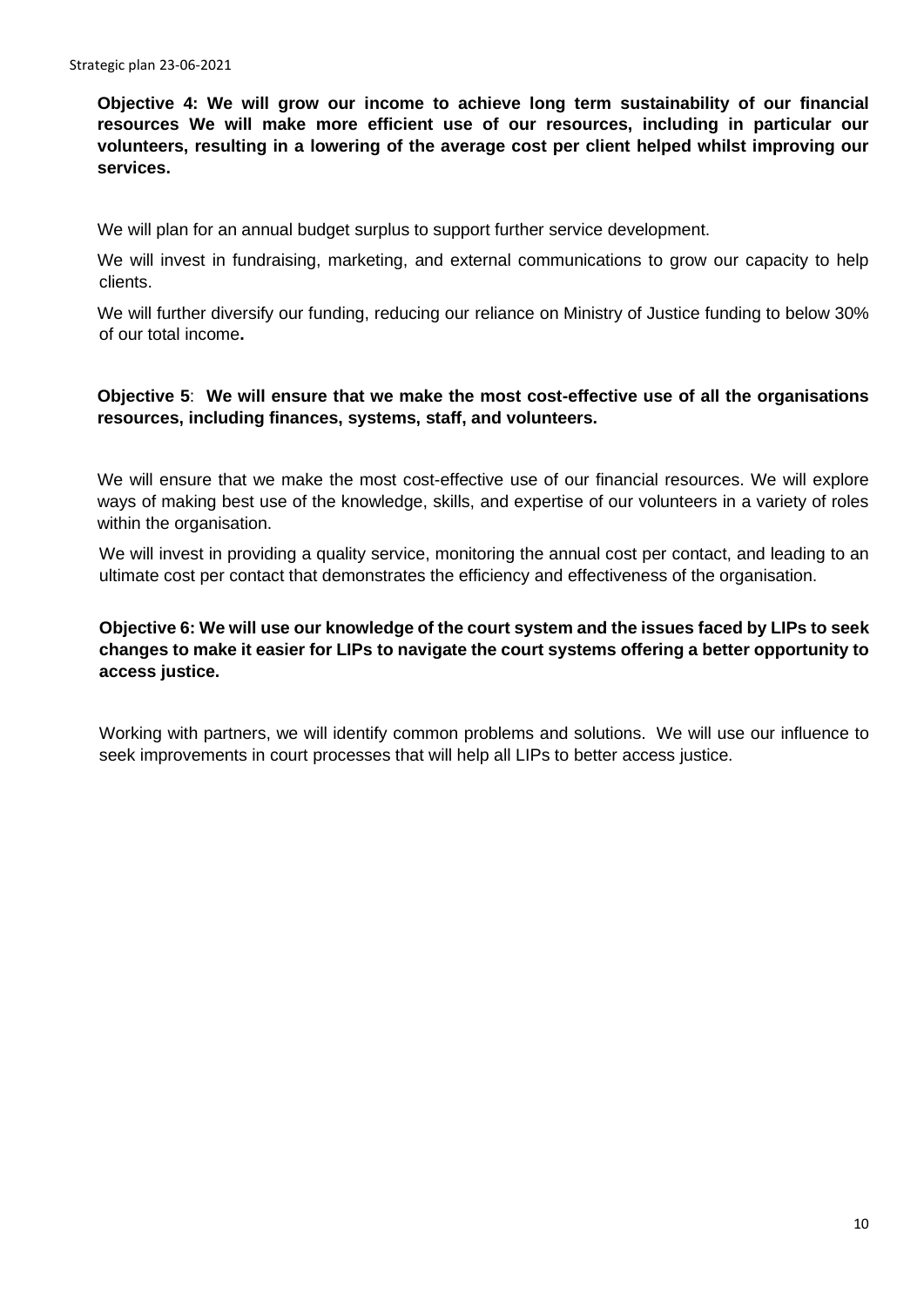# <span id="page-10-0"></span>5. Meeting our objectives through a multi-channel service model

We believe that a multi-channel service will provide the best way of meeting the needs of as many people as possible. Over the first three years of the strategy, we will aim to build a multi-channel service starting from our existing predominantly court-based system. We will continue to provide court-based services wherever possible, but these will form part of our multi-channel model.

# <span id="page-10-1"></span>5.1Client Journey



The above chart shows how we anticipate the client journey through our service will look by the end of year three (2024). Clients will be able to access the service through the National Helpline, or the website where the link will include a range of options offering both phone and email contact. Court-based units will continue to support local clients approaching the service via local phone, email, and walk-in traffic through their courts.

All clients will receive a standard response on contacting the service. Where possible they will be offered immediate support. Where they need more support a triage process will be in place to provide clients with the best options for ongoing support, allowing the service to use resources in the most efficient manner possible.

Where remote clients are close to a court-based unit and need face to face support they will be referred to that support.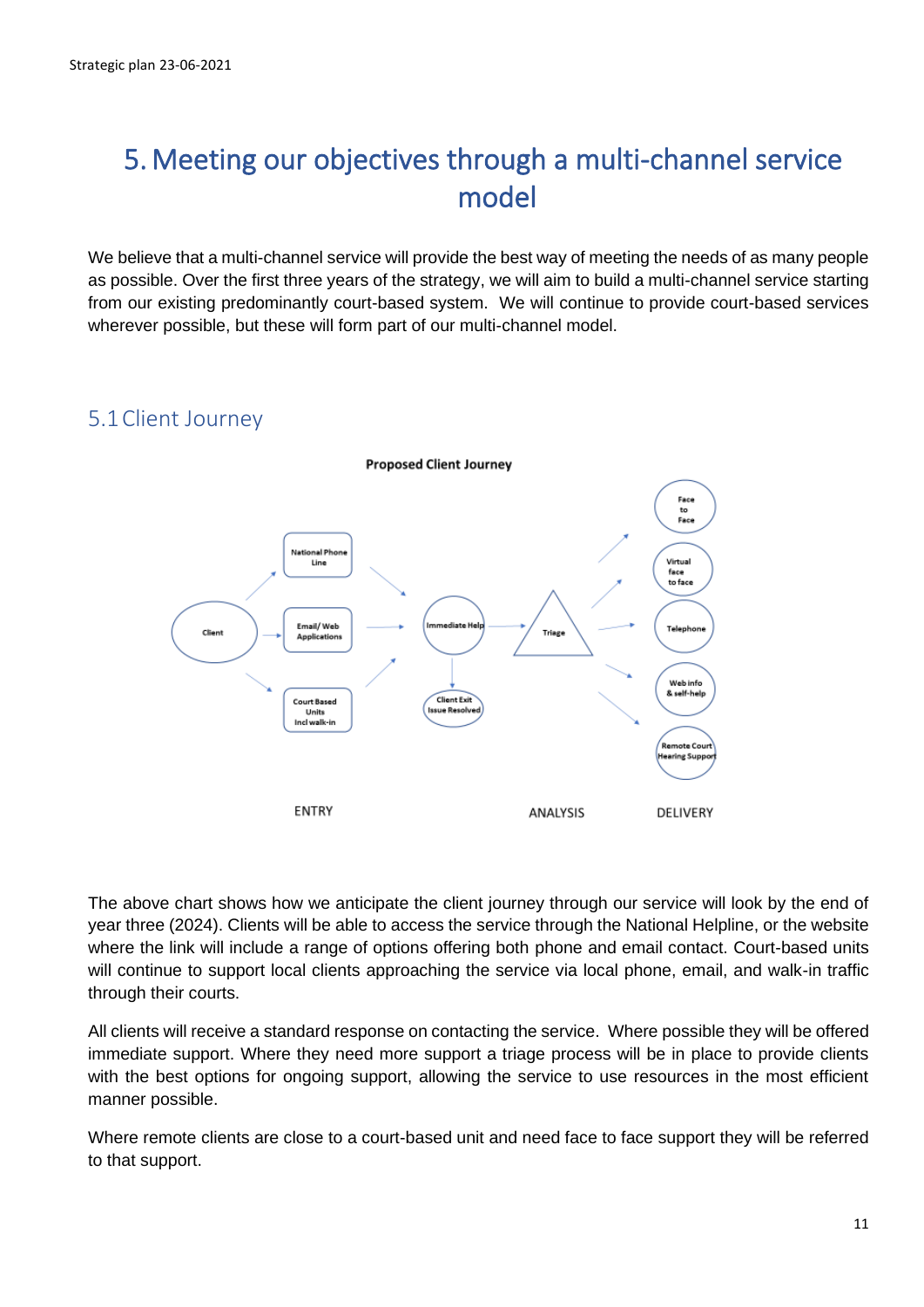For those clients who cannot travel to a court-based unit but need face to face contact we will offer virtual face to face support via a Zoom call or phone meeting.

Some vulnerable and/or digitally excluded LIPs may find it difficult to access and use remote services. We will make particular efforts to address the needs of this group including working with organisations such as community groups, housing associations, Citizens Advice, Shelter and other similar services to provide local support to access our remote services.

Remote volunteers based around England and Wales will support those clients whose needs can be met via phone or online interactions through the National Helpline and the remote volunteer service.

Remote hearings support will be offered across England and Wales. Digital hearings are offered across the Civil, Family and Tribunal courts; our volunteers can support LIPs pre-hearing, attend virtually and offer post hearing support and debrief. This service was created at the request of HMCTs at the start of the pandemic, recognising our expertise in this field within our court-based units.

Current office hours will be extended to provide an out of hours service to improve client access to support.

Volunteers will have access to a central client record database which will improve the client journey, saving repetition of the client story and providing efficiency within the process.

Volunteers will be supported to help clients through the creation of a knowledge data base containing forms, processes, and signposting opportunities.

By the end of Year 5 we will have increased our support to Litigants in Person to 160,000 contacts per annum, meeting Objective 1 of this strategy.

By the end of Year 5 we will have an integrated service seamlessly supporting clients through local courtbased services and remote services, covering England and Wales.

# <span id="page-11-0"></span>5.2 Service Provision

Court-based units will continue to provide support in 20 Courts across England and Wales, with staffing and volunteer bases maintained.

The initial remote service will be created in partnership with a university and once successfully established we will scale up the service with the intention of reaching upwards of 450 volunteers working to support clients.

Up to three remote volunteer clusters working remotely will be created increasing geographical reach across England and Wales meeting Objective 2 of our Strategy.

Using learning from the National Helpline we will ensure that the new volunteer clusters receive support through training, supervision, and managerial support while on duty. We recognise that there will be differences between phone and online working and will take a flexible learning approach to ensure both clients and volunteers are able to work towards successful outcomes.

We recognise that developing this service model will be a gradual process in the first three years of the strategy; we expect these clusters to be in place by 2026 but recognise that this may take longer. We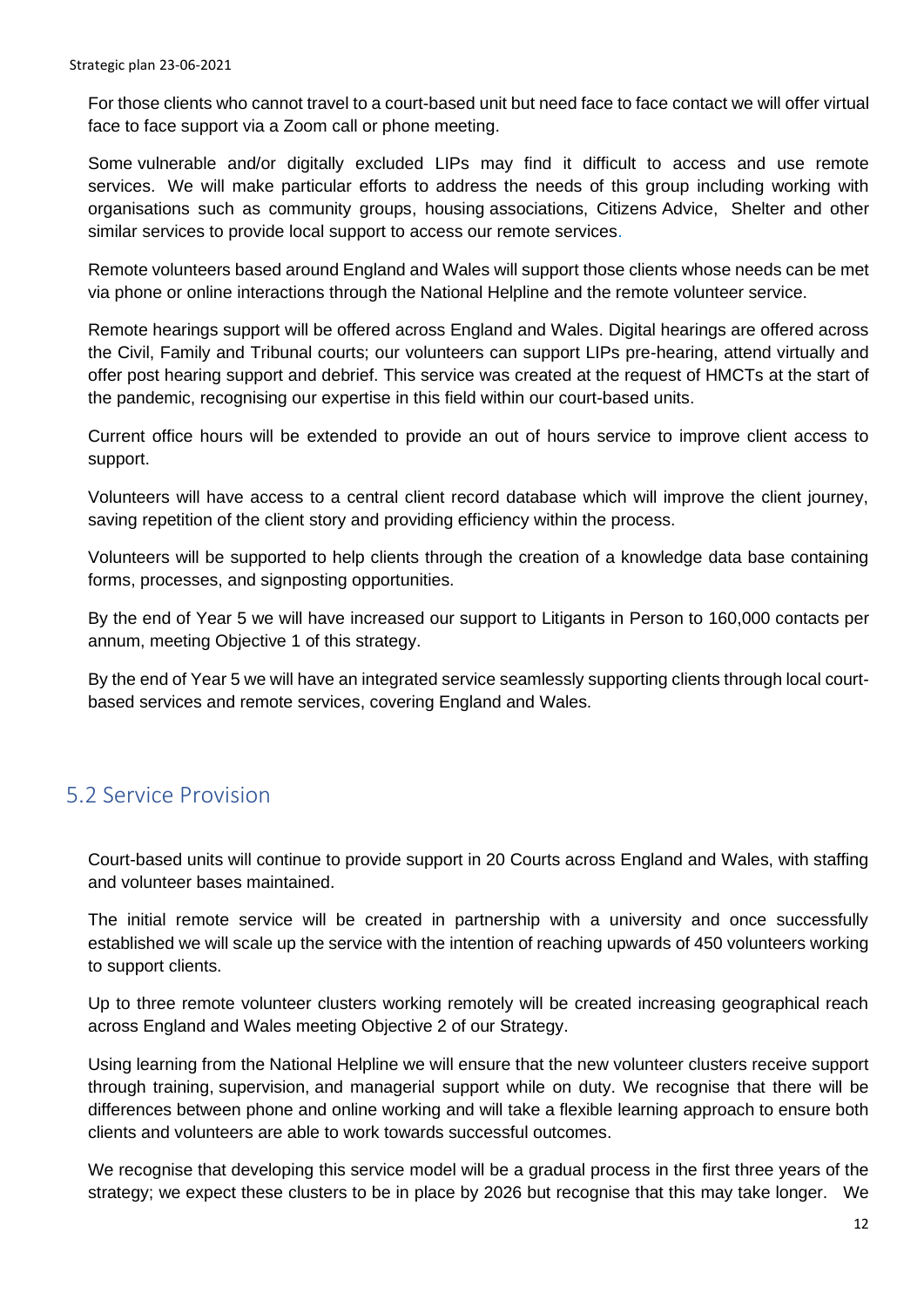will trial different approaches and learn from our experiences. We will be flexible and adaptable in our approach, holding client need at the centre of our thinking.

Ensuring that our new model is successful requires a review of our evaluation and monitoring processes. We need to understand how well each element of the multichannel model is supporting LIPS; what works and what doesn't work. Are online and phone channels working as well as face to face or better? Our data collection processes will provide the evidence and we will be able to make informed choices and decisions,

We also recognise that the changes we want to make will require us to secure additional funding for both the service development and continued service provision.

# <span id="page-12-0"></span>6. Supporting our multi-channel service.

Building our capacity to support clients is not just about service delivery but must include the infrastructure that supports the front line. We recognise the need to set objectives for the pillars that support our frontline services.

# <span id="page-12-1"></span>6.1 Systems to ensure clients get the support they need.

#### <span id="page-12-2"></span>**Triage**

Where appropriate we aim to provide immediate support and assistance when clients contact us. Where we are unable to meet clients' needs on first contact, we will direct them to the most appropriate type of provision having regard for their needs and preferences.

In building a standardised entry point system which provides efficient use of resources we will not lose sight of the needs of the clients we are serving. This process will be personal, client led and mindful of the vulnerabilities of those facing court alone.

The triage process will be administered by the National Helpline, the remote service, and local face-toface offices, depending on where the request for support has come in. The triage process will be a 'checklist' enabling volunteers to ascertain the needs of clients and pass them to the right support channel for them. The client will receive the support they need within two contacts with STC.

The triage checklist and process will be developed with consultation from the service team and will be ready for use when the remote service launches in year 2 of the strategy. Details entered into the checklist and the client database will support seamless transfer between colleagues, improving the client experience. We will continually review the triage process to ensure it is best supporting the needs of the client and the organisation.

We are committed to providing a personal empathetic service to our clients, we believe human interaction rather than a list of options are key to building confidence in our support.

Over the five years of the strategy, the work of court-based units (in house and remote), the National Helpline and remote services will come together into one seamless integrated service for client support across England and Wales.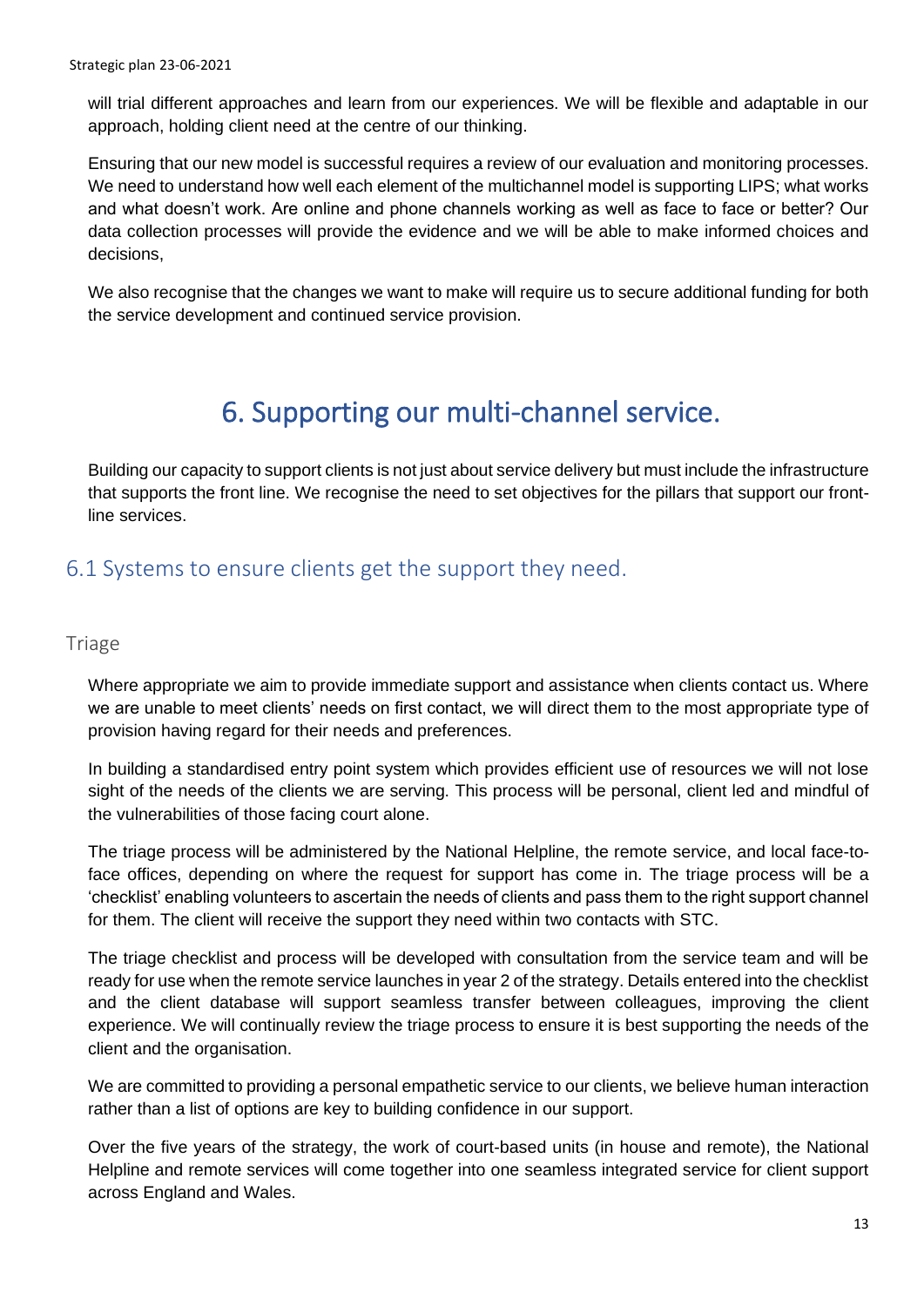#### <span id="page-13-0"></span>Central Client database

By the end of Year 2 we will have a client database accessible by all service volunteers across England and Wales, supporting volunteer efficiencies and increasing their capacity to meet increasing client demand.

For each client we will have a record of their basic data (e.g., name, contact details, support needed), each interaction with the service, outcomes from those interactions i.e., completion of a Form C100, referral to another agency.

The client database will allow the Charity to map the client journey, showing single and multiple interactions with the service and other signposted or referring agencies.

The learning gained through this client mapping will assist in achieving Objectives 5 and 6.

#### <span id="page-13-1"></span>Knowledge database

Volunteers will be supported by the introduction of a Knowledge Database containing access to processes, forms, local and national information to support client interactions.

Access to the database will support remote volunteers to quickly pull-down forms and the processes required to complete them.

The database will provide checklists, scripts and how-to advice for volunteers who are dealing with a variety of situations with their clients.

Signposting opportunities will be included to support client referrals to outside agencies where appropriate.

We will have a monitoring system in place to ensure that the database is current and provides accurate information to support volunteers service delivery.

We will work in partnership to share knowledge and ensure our information is regularly updated.

The Knowledge database must be kept up to date and frequent monitoring will be required. In keeping with Objective 5 we would see this as a role of a volunteer working group.

#### <span id="page-13-2"></span>**Training**

By the end of Year 3 we will have a fully integrated remote training suite in place for volunteers.

In moving to a remote volunteer service, we will require training options that support those who cannot attend face to face training. We will develop a remote training process which provides quality assured training processes meaning volunteers whether court-based or remote receive full induction, training, and shadowing opportunities and are able to support clients confidently. Within this package there will be the opportunity for face-to-face training regardless of where within the organisation the volunteer will be providing support.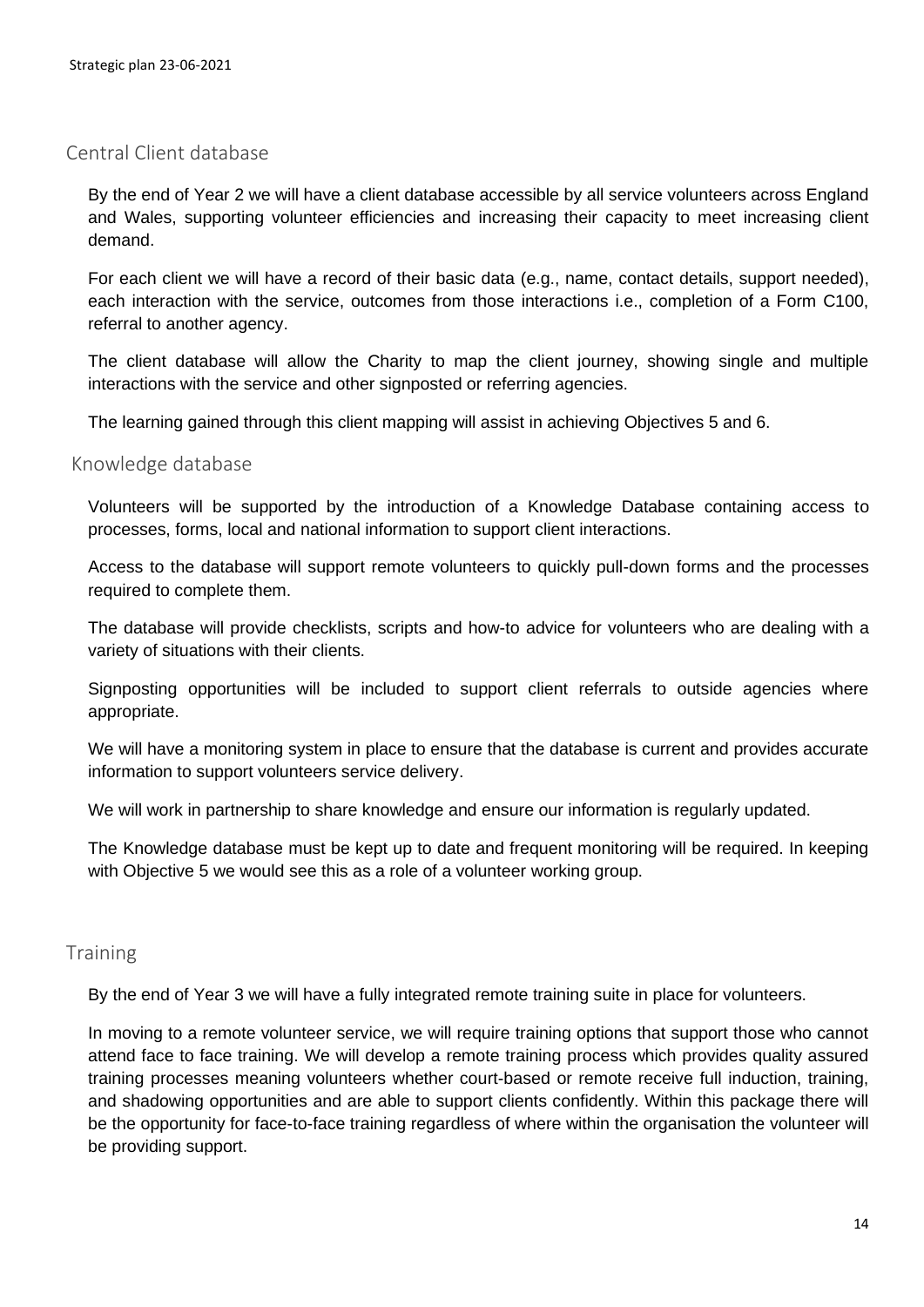All volunteers regardless of their base of operations will complete the same induction package followed by specialist training for their area of operation.

All of our volunteers, whether working from court hubs or remotely, will be supported and supervised by a service manager. We will provide remote supervision and shadowing opportunities for volunteers working remotely.

We will introduce a requirement to take refresher training on a regular basis further supporting quality assured service delivery. To support the new training model, we will introduce a Training Manager post to maintain and support volunteer training across the charity.

Good quality training forms the foundation of quality assured service delivery, introducing a volunteer records system which supports the monitoring and management of training will support the Training Manager to ensure all volunteers complete the necessary training modules.

# 6.2 Information technology and telephony

By the end of Year 3 the Charity will have researched, developed, and implemented IT and telephony systems to support service delivery across the charity both court-based and remote.

The objective of the IT Strategy for STC is to establish a common set of applications and infrastructure supporting Service, Volunteer support, Fundraising and back-office processes, which will sustain planned growth and allow the introduction of more online functions. The aims are to:

- Enable STC to deliver consistent high-quality support to litigants in person, via any channel (online, by phone, or in person) and in every location.
- Allow online scheduling (of remote hearings, client appointments, volunteer sessions).
- Provide improved online support to volunteer teamworking, access to knowledge, training, and communication.
- Allow a commonly accessible single view of each client record, and to track support given and outcomes.
- By having more complete and consistent electronic records of client contacts and actions taken, to gain better insight and understanding of our clients' needs, the problems which give rise to them, the help we give and the impact we have on their outcomes.
- In providing the multi-channel service we recognise the needs of the digitally excluded and will work to offer services to these clients.

These IT Objectives support the overall strategic objectives of:

- Extending coverage nationally while reducing the average cost to serve each client.
- Providing more ways for clients to access support in a world with much reduced physical and faceto-face contact.
- Enabling Volunteer resources from any location to provide support wherever needed.

The strategy developed with the help of Accenture sets out an implementation roadmap, to put in place the target capability within three years, beginning with telephony and contact centre software to support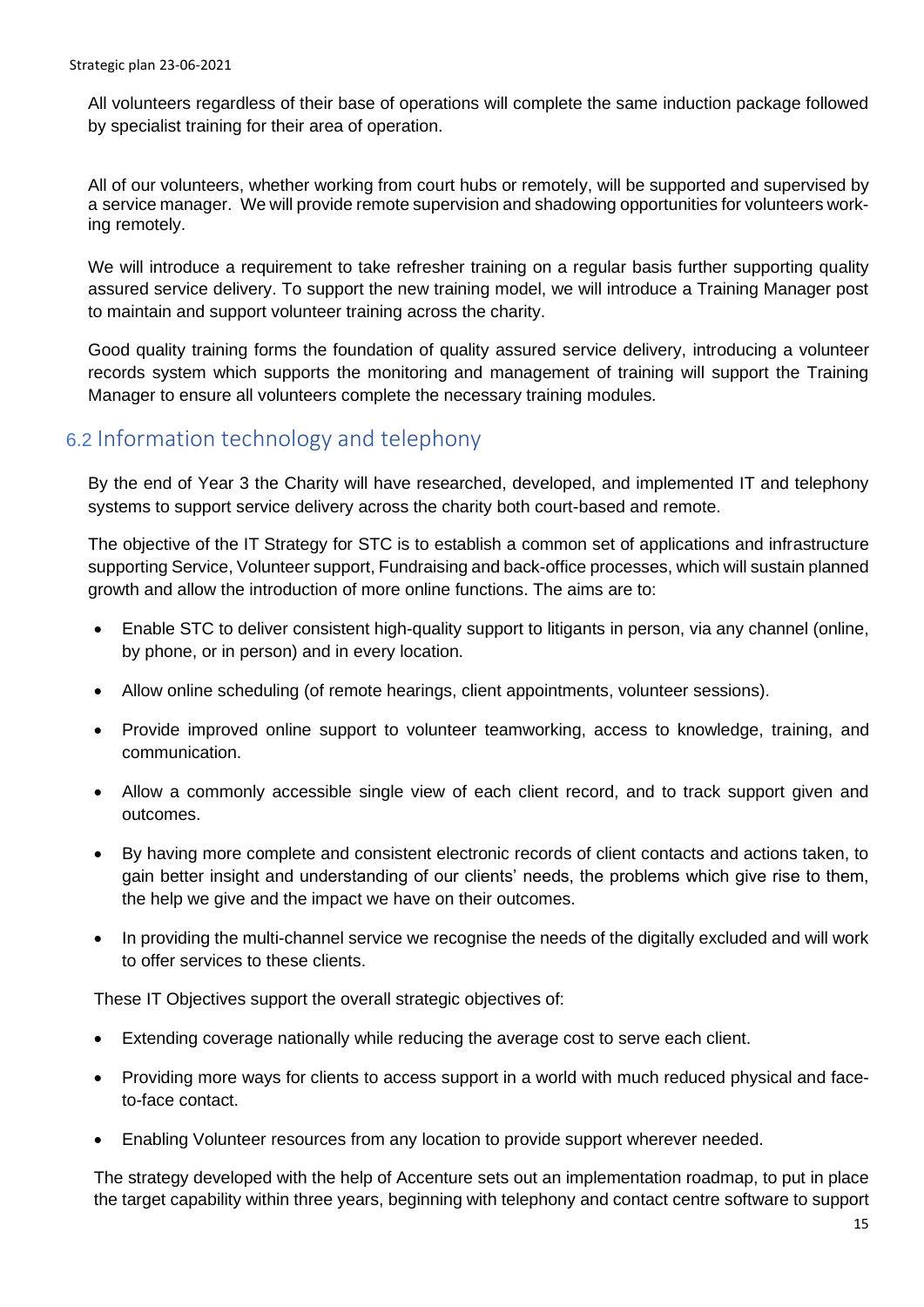the new national service. The strategy identifies the incremental costs of implementation, the trade-off choices to be made, the risks to be managed and the assumptions made.

# <span id="page-15-0"></span>6.3 Working with our volunteers.

Development of our multi-channel service model will require change in the ways we recruit, train, and support our volunteers providing direct client support to LIPs.

By the end of Year 3 we will have extended the scope of volunteer activity within the Charity beyond service delivery, utilising the vast bank of skills and knowledge within the volunteer body and offering opportunities to those who wish to volunteer in other capacities.

We will recruit non-service volunteers to work within the organisation supporting infrastructure area such as fundraising, marketing and communications.

This aim will support Objective 5 to make more efficient use of our resources leading to a reduction on cost per contact.

#### <span id="page-15-1"></span>Direct client support

The charity has adapted the excellent volunteer recruitment, induction, and training in place pre Covid to support remote working during the pandemic. We recognise that this has given us insights into the support that a multi-channel service will need to provide a quality assured service to our clients. We will take the learning from 2020/21 into the new strategy and build our systems to better support volunteers to assist clients.

We will listen to our volunteer body and embrace initiatives put forward that will improve service delivery and provide efficiencies that better support, the client journey. We will work to better embed the volunteer body in the governance of the organisation.

By the end of year 3 we will continue to provide a quality assured service and have the following in place:

- A volunteer database capable of tracking recruitment, induction, initial training, and ongoing volunteer development training. We will work with our university partners to support the management of student volunteers, ensuring tracking processes are well maintained.
- Provide support to online volunteers via a buddy system with experienced volunteers available to support immediate issues to those on duty, giving confidence to those working on a daily basis that they can reach out for support at any time*.*
- An online training program supported by a Training Manager, ensuring all service-based volunteers complete compulsory training, and are offered voluntary additional modules.
- Refresher training for volunteers to update and maintain levels of service delivery.
- An online knowledge bank that is available to all service volunteers, which is fully up to date being regularly reviewed by a team of experienced volunteers.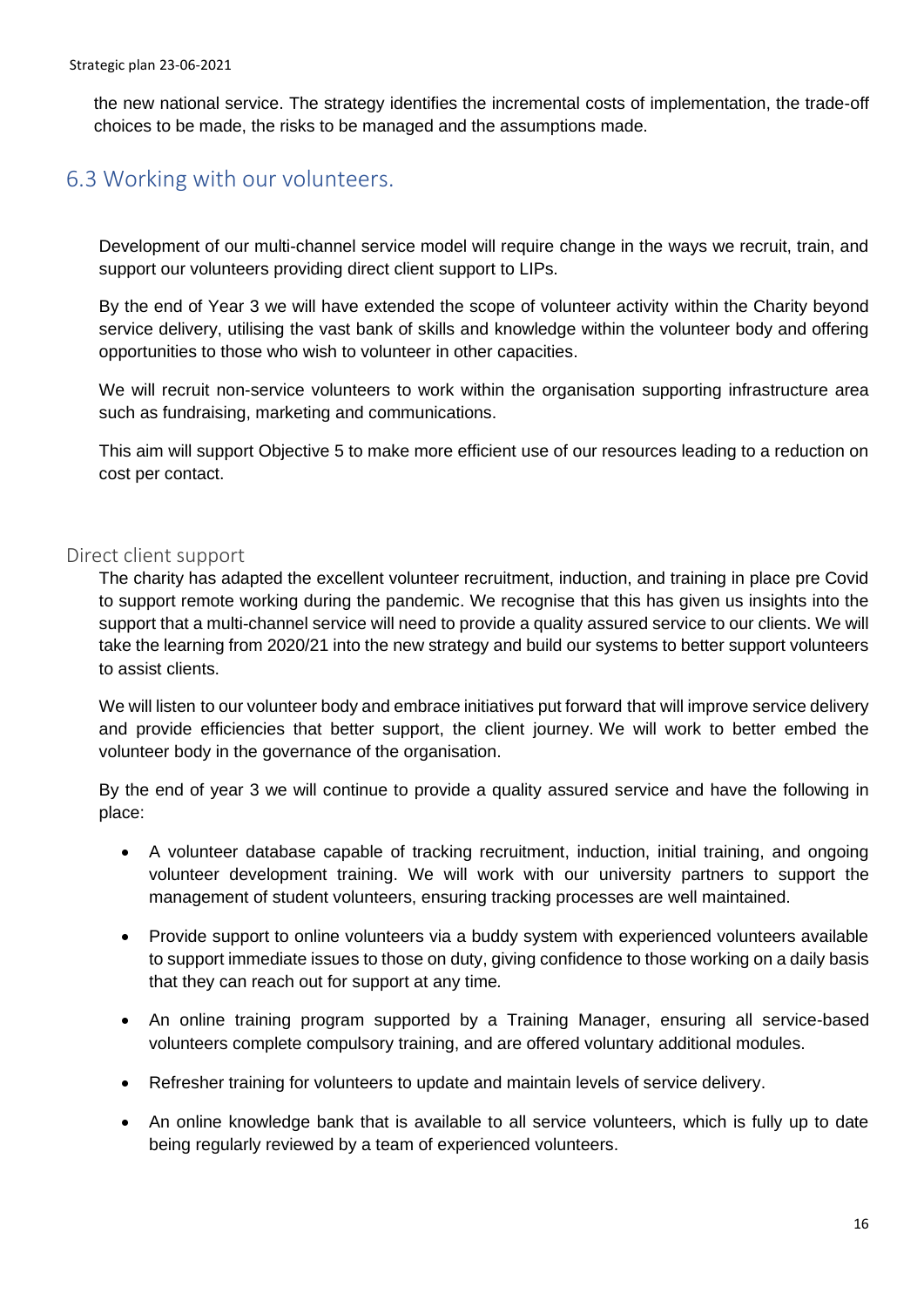- A Client Relations Management System (CRM) which enables access to client data to all current volunteers, which is GDPR secure and provides statistical information to support the fundraising functions.
- In addition to the staff noted below we will bring up to 450 new remote volunteers onboard in the five-year period.

#### <span id="page-16-0"></span>Other Volunteer Support

We will identify potential roles for volunteers to support the service in addition to the provision of direct client support. These could include fundraising, volunteer recruitment and training, administration, IT support, database update, communications, etc. We anticipate that some of our service volunteers may wish to offer their knowledge and expertise in such roles. We will also recruit non-service volunteers who wish to support us in roles other than providing a service to clients.

All volunteers providing non-service support will be recruited through the charity volunteer recruitment process.

All volunteers will undertake the online organisational induction processes together with any further role specific training that may be required.

### <span id="page-16-1"></span>6.4 Measuring and evaluating our services.

We recognise the limitations of our existing measurement and recording systems which have focused on client contacts but provided only limited evidence of needs, outcomes, effectiveness, and efficiency. Successful implementation of our strategy requires us to be able to measure our performance against our objectives, assess the level of need for our services, measure our effectiveness in meeting our client's needs, and our efficiency in making best use of our limited resources. We also need to collect data to provide evidence to support changes in policy and practice.

Our measurement and evaluation objectives are:

- To identify the data required to measure the performance and outcomes of our multi-channel service with reference to the needs of different stakeholders.
- To develop and implement recording and information systems that enable our staff and volunteers to easily record and access data.
- To develop methods of analysing and reporting data appropriate to the needs of different internal and external stakeholders.

Key elements in achieving these objectives will be the Central Client Database and our IT systems set out above. We will also look to work with partners, including HMCTS, universities and other charities, in assessing the needs of litigants in person and the support available to them.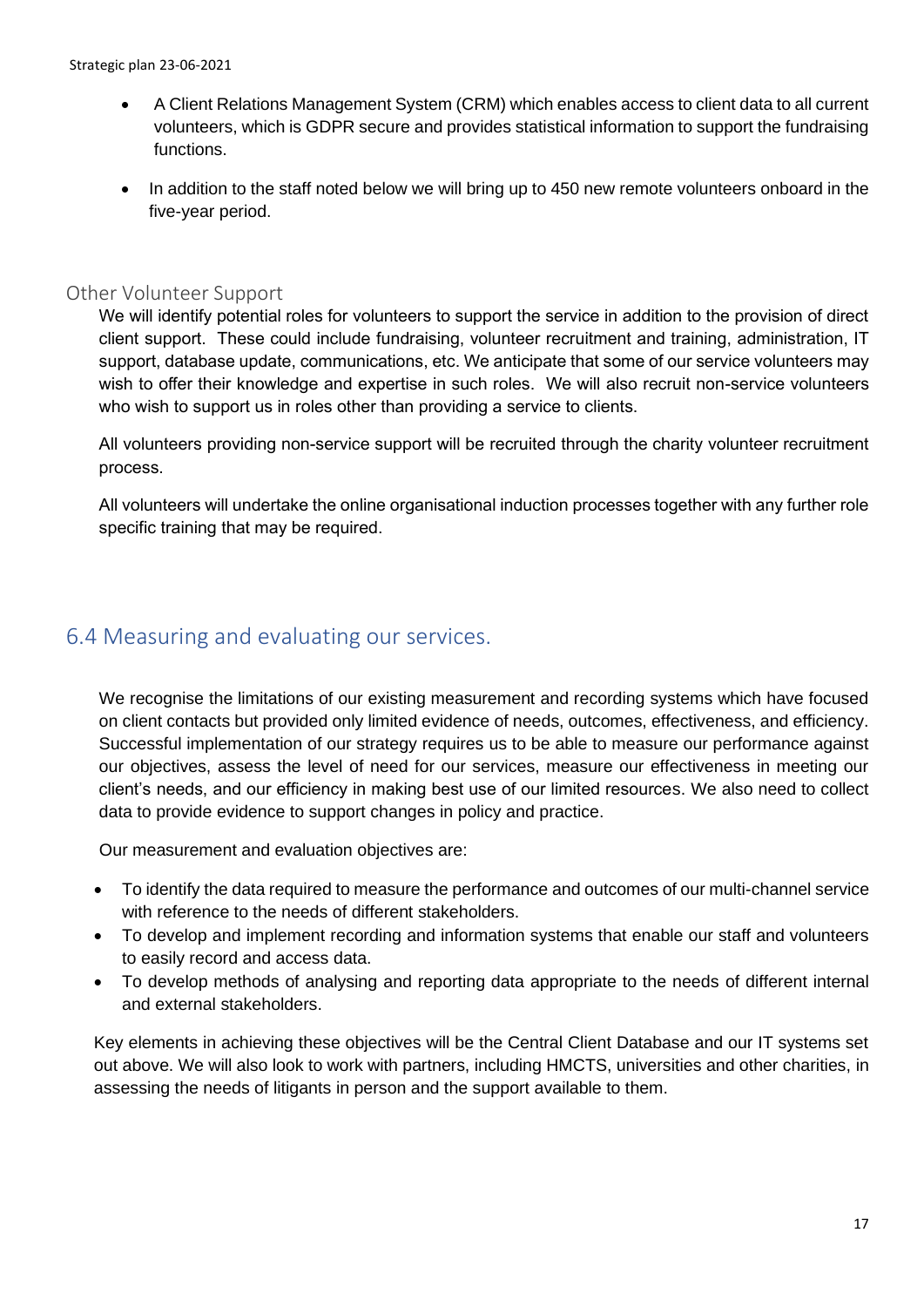# <span id="page-17-0"></span>6.5 Communications

Communication is a pivotal pillar of the strategy. Providing a regular flow of information to our staff, volunteers and key stakeholders, showcasing our work, being alive to media opportunities and offering messaging appropriate to a wide variety of audiences will support our plans to grow the service, influence well and work with partners who are keyed into our work.

The charity will appoint a Communications Manager (CM) in year one of the strategy. This role will support effective communication both internally and externally while meeting the core objectives of the strategy. The role will:

- Ensure that all communications from the organisation reflect the values, mission, objectives, and brand of the charity.
- Support the achievement of overall organisational objectives
- Ensure that our staff and volunteers are kept informed and engaged
- Ensure effective engagement with stakeholders
- Demonstrate the success of our work.
- Ensure people understand what we do (staff, volunteers, clients, partners, and external stakeholders).
- Ensure the organisation speaks to the brand and all communications are on message.
- Change perceptions and behaviours where necessary.
- Work with LIPSS partners to influence policy and practice in the wider LIPs sphere.
- Support the fundraising function.

### <span id="page-17-1"></span>6.6 Staff, organisation, and business support functions

In order to maintain the current service footprint and implement growth over the five-year period the infrastructure of the charity will be strengthened. Alongside the increased service team, systems, and telephony innovations the business support teams will be increased to meet increased demands.

In each of the five years of this strategy there will be increased staff numbers to support growth in service and meet demands created on the infrastructure and fundraising requirements of the charity.

We will introduce new staff as implementation of the strategy requires. Over time this will include a new remote Service Manager, IT, training, HR, and fundraising. Initially the strategy will require an increased fundraising team to support the planned growth.

As the organisation grows, we will work to maintain cultural cohesion through a variety of channels such as excellent internal communication, so no one feels left behind.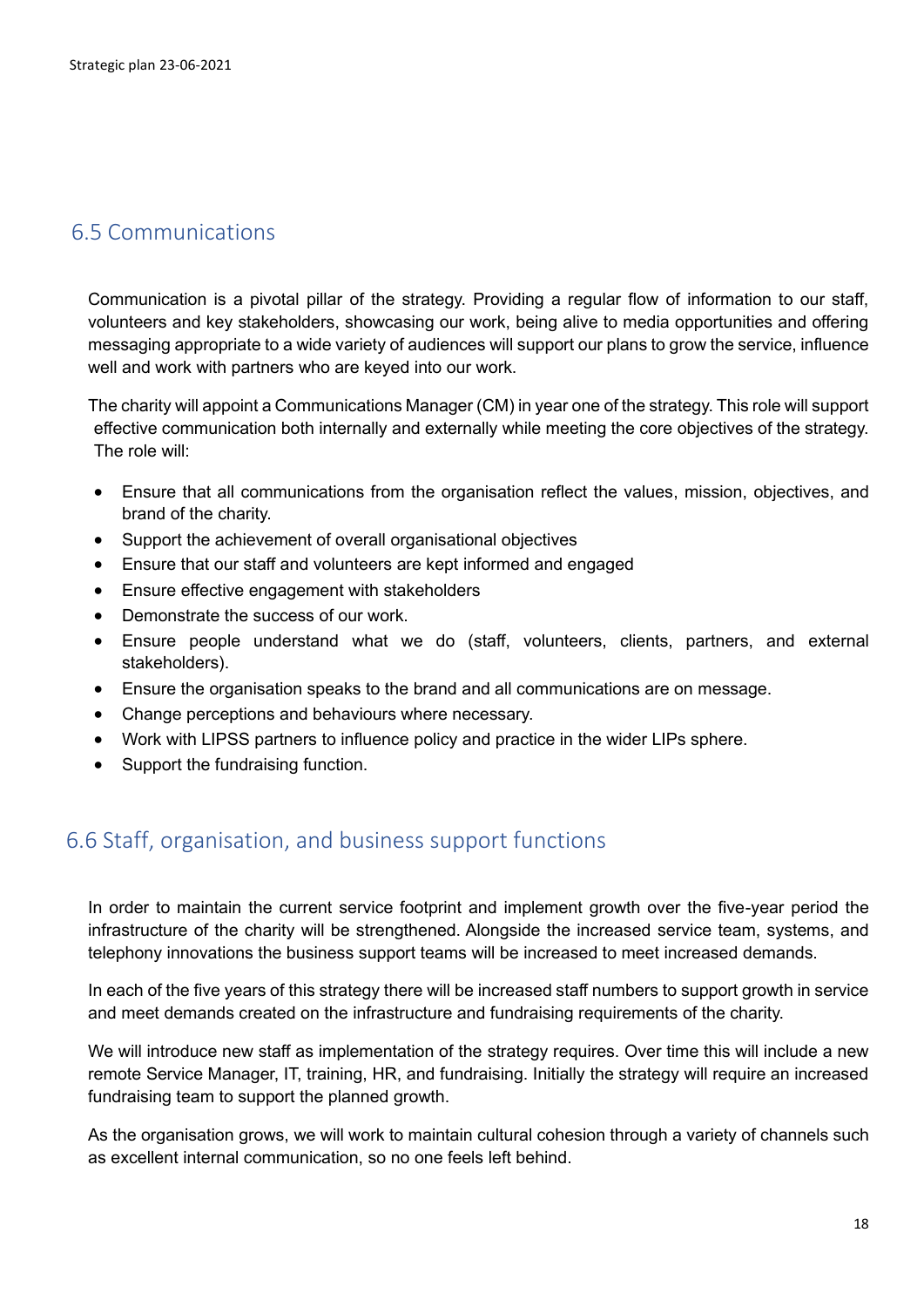We will look for learning from other organisations that have been through change moving their systems online for support and advice as we move through the five-year strategy.

We will request support from and utilise the skills available within the volunteer body to support staff development through coaching and mentoring.

The increased staffing levels represent a serious investment in this new model of service delivery.

We recognise that staff retention has been and continues to be an issue for the charity and understand that this is related to salary which is set at 76.5% of the industry median. Trustees are committed to bring this to the median over time as funds permit.

A proposal to increase the 76.5% to 80.5% from 1st April 2021 - Year 1, was approved by the June 2021 Board and has been implemented: beginning this movement to the industry median salary. In January of each subsequent year, we will review the affordability of a further move towards the industry median treating this as a high priority for additional expenditure.

# <span id="page-18-0"></span>6.7 Finance

#### Finance

Introducing the multi-channel model will require substantial financial investment for a number of years in technology and additional human resources including training. To support these developments, we will:

#### <span id="page-18-1"></span>Create a Strategic Investment Fund

The June 2021 Board signed off on a new Designated Development Fund of £200,000 being drawn from our current reserves to boost our future fundraising capacity, supporting investment in new technology, and fund extra staff to service the new channels and increased infrastructure requirements. The actual cost that we have identified are £262,000, the additional £62,000 will be raised by funding applications around the IT and systems infrastructure, providing project funding for engagement and implementation of the Accenture road map noted above.

In Year One of the strategy, we propose a gross investment from this fund of about £120,000 (net £90,000 after anticipated extra return from fundraising) to cover new technology, salary increases and additions to the fundraising team. It should be noted that some of these costs are likely to be recovered quite fast because new fundraisers will begin to recoup and in due course exceed their costs. The speed with which we can roll out the full strategy will in large part depend on the balance that can be struck between the new costs we will incur implementing the multi-channel strategy and the rate of return on new fundraising investments, while maintaining a safe level of reserves.

#### <span id="page-18-2"></span>Review our Reserves Policy.

In order to create the Investment Fund, we have agreed to set aside a portion of our existing reserves, which currently stand at about £800,000 (or c 6.5 months operating costs) to be dedicated to investment in our future. With this in mind, we will review our existing reserves policy. We believe that the financial risk to the charity can be managed adequately by reducing our reserves to significantly less than 6 months running costs, allowing the Designated Development Fund to be signed off by the Board. Overall, the Charity is in a good position to take this risk because conservative income projections and analysis of closure or retrenchment costs show that we would still have more reserves than required for these purposes. Additionally, the Charity Commission no longer recommends that we need between 3 and 6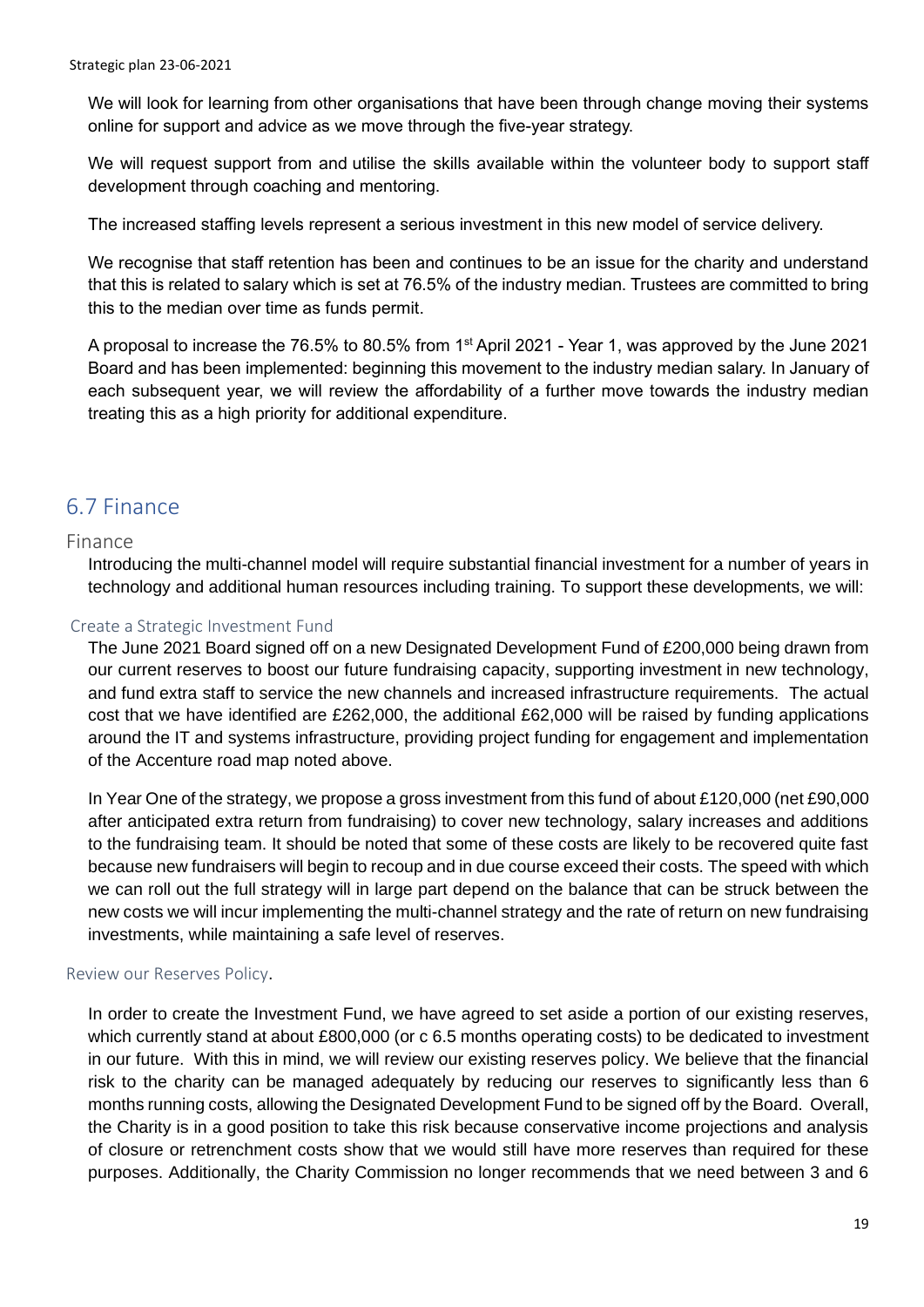months of reserves. Instead, we are told to have a reserves policy informed by forecasts of income and liabilities, which we have considered in making this recommendation.

#### <span id="page-19-0"></span>Shift Away from Deficit Budgeting

It is also critical for the future of the organisation that we move away from our "hand-to-mouth" model whereby each year we either budget to spend or even exceed our entire income (deficit budget). Instead, the strategy we propose now includes a clear objective to achieve financial sustainability. This means that in each budget cycle we aim to have a cash surplus to invest in future rather than just current expenditures. Although this may not be possible immediately, over the plan period, we aim to budget for income to exceed rather than fall short of current expenditures. In this way, the Investment Fund can be replenished over time for the future.

#### <span id="page-19-1"></span>Financial planning for the 5-year strategy

The ability to fund and manage our financial position is crucial to the success of this strategic plan. Our head of Finance and Resources has worked closely with the Leadership team to bring together financial forecasts and budgets for the five-year period. We acknowledge that the further out we go from the now, the more difficult this process becomes. There are inherent risks involved in the introduction of change and we have worked to mitigate the financial risk as much as possible.

### <span id="page-19-2"></span>6.8 Fundraising

In the long run, an increase in fundraising capacity should be self-financing. In Financial Year 2019/20 our fundraising team created an income stream of just under £875,000 (excluding MOJ) with a total salary cost for the team of about £300,000. In other words, every £1 invested in fundraising produces about £3 in income. In practice, as is well-known, things are a bit more complicated. New fundraising staff will not be able to bring in three times their salary straight away because they require training, experience, and time to build a network of contacts and relationships.

Furthermore, the climate for fundraising has changed dramatically in the last 12 months, and we now must work harder for every £1 we raise. The global pandemic has had a severe financial impact across the charity sector, although in the last quarter of this year we have started to see a return to a more normal funding landscape which is in line with a stock market recovery.

Taking this into account, we will:

- Invest in skills building and job retention for the existing fundraising team to ensure knowledge is retained and relationships with donors can develop and grow. We will also create three new fundraising positions over two years to increase capacity. The fundraising team is making cautious but realistic assumptions about the likely returns over time of these investments. By Year Two of the plan the fundraising investment should start to pay for itself and then be strongly positive in subsequent years. Consequently, we will not only reduce our dependence on MOJ funding to no more than 30% of our costs but be in a position to fund further investments in service growth to meet our objective of doubling our client numbers over the plan period.
- The fundraising team will make it a priority to work even more closely with the business support teams to maximise the use of resources and engage with service managers and volunteers as appropriate to build a culture of philanthropy across the organisation.
- We will aim to attract additional project financing for our proposed investment in new technology. In that event, we may be able to accelerate the speed of the roll-out of the programme.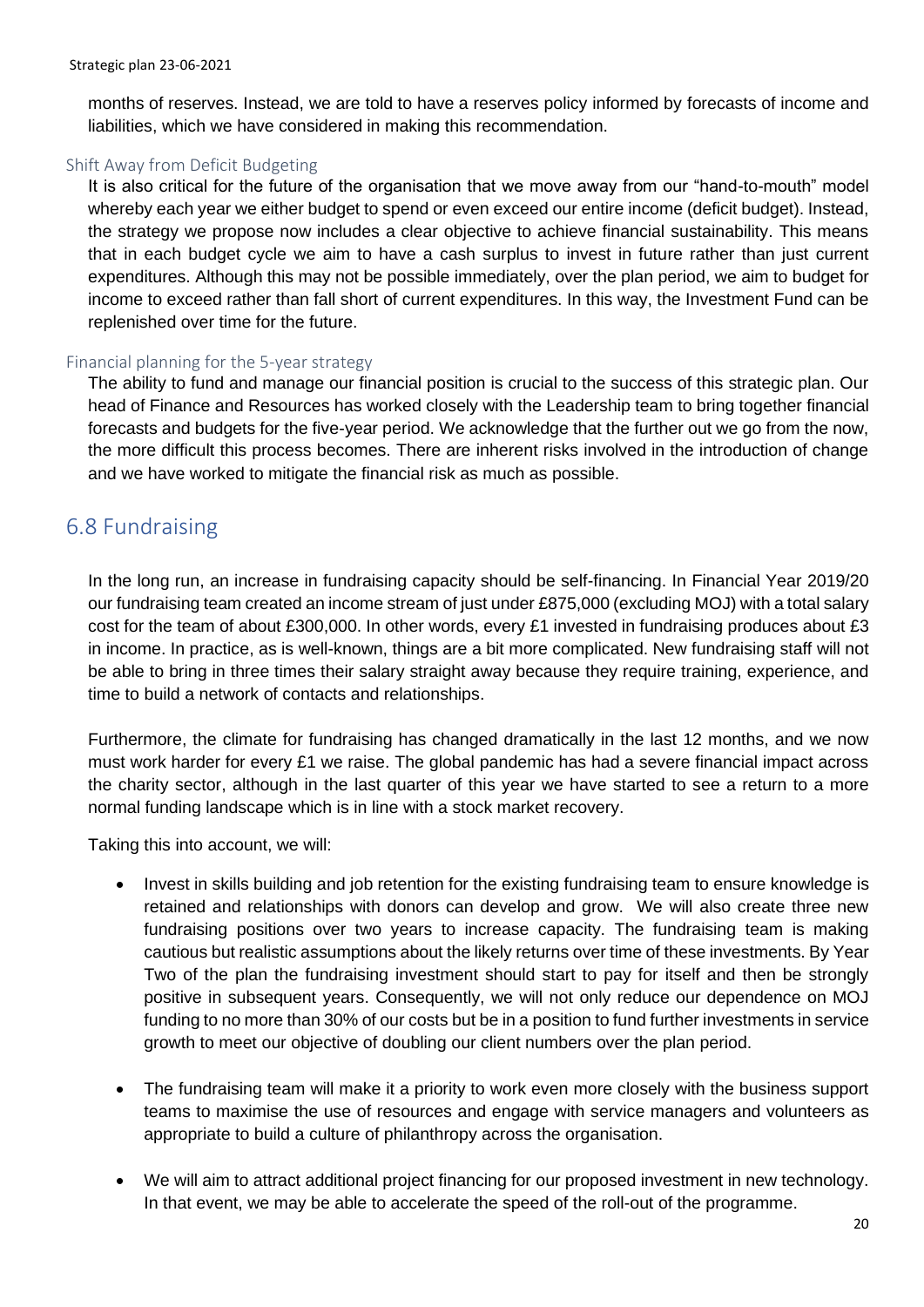# <span id="page-20-0"></span>6.9 Partnerships

Across the charity we work with a wide range of stakeholders both nationally and locally including, HMCTS, MOJ, Citizens Advice, patrons, supporters, friends, local community groups, other charities, court managers and justices. This is not an exhaustive list. We will continue to maintain and grow these relationships throughout the five-year strategy. We will work with our volunteers to open opportunities that their networks may offer in partnership to support the organisation.

In 2014/15 we joined a group of six charities working in the access to justice field and formed the Litigant in Person Support Strategy (LIPSS). This group offers support in a number of forms to support those going through court alone. Support Through Court and its fellow LIPSS members cross refer LIPs, supporting clients with pro bono legal advice and advocacy, law clinics, web-based advice, and procedural understanding. We work as a partnership to improve the client journey and work with the MOJ who provide funding to the partnership to provide data to improve MOJ understanding of LIPs needs. Now in its ninth year the partnership has matured and continues to work to support innovation and improvement in the LIPS experience of the court system.

Anticipated developments such as online/digital reforms, implementation of measures arising from the Domestic Abuse Bill and improvements in the civil courts for vulnerable court users will inform our plans for partnership work.

Our partnerships will aim to:

- Support clients, particularly vulnerable court users, through sharing resources, signposting, referrals, providing information, process, and emotional support. We will work with others to create direct referral pathways to enhance the client journey through the court system. We recognise that improving our inter referral processes with partners both local and national provides the opportunity to improve the overall client journey and we will work to build partnership referral processes over the five years of the strategy.
- Improve access to justice by seeking changes to systems and processes to better support Litigants in Person.
- Influence policy and practice at national level where we identify obstacles to accessing justice.

Our Knowledge Database will offer opportunities to develop new relationships with organisations who can share and support information gathering, particularly those specialising in support for vulnerable groups. We will work with organisations such as Network for Justice, Foreign Language Interpreters, National Autistic Society, and others to improve referrals between agencies, share mutual training and offer better support to more LiPs.

The MOJ is exploring best use of third sector grants to streamline services and encourage collaborative working. They will look to LIPSS partners and others to be integral parts of a bigger support network, providing comprehensive services to litigants in person. Working closely with our partners will enhance our chances of retaining/increasing our MOJ funding.

We will continue to respond to and take part in consultations and reviews both as an individual organisation and jointly with partners.